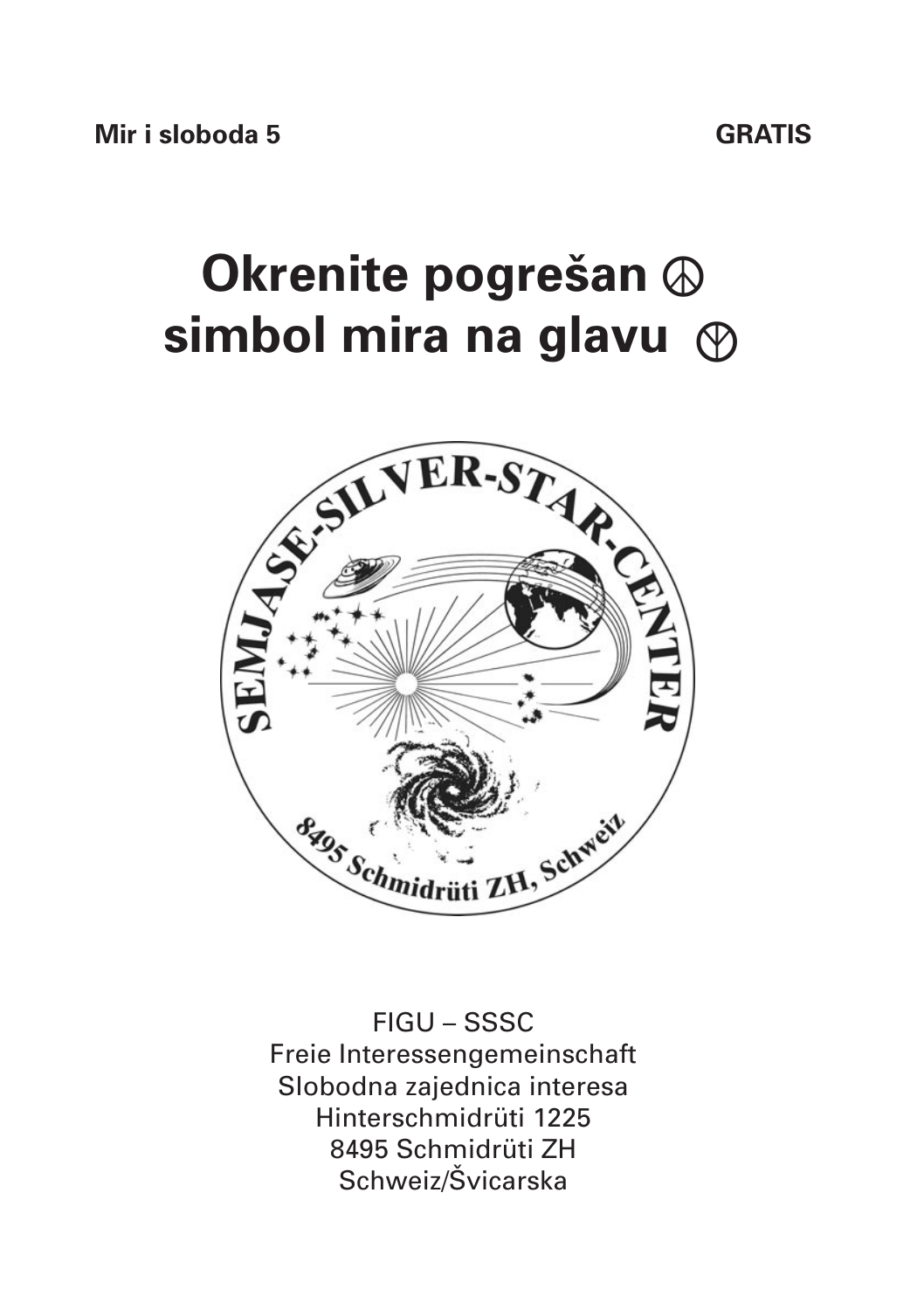

**© FIGU 2021 mons** Pojedina prava pridržana.

Ako nije drugačije navedeno, ovo djelo je pod licencom pod www.figu.org/licenses/by-nc-nd/2.5/ch/

#### **Nekomercijalna upotreba stoga je izričito dopuštena bez daljnjeg odobrenja autora.**

Izdato u FIGU Wassermannzeit Verlag: FIGU, ‹Freie Interessengemeinschaft Universell›, Semjase-Silver-Star-Center, Hinterschmidrüti 1225, 8495 Schmidrüti ZH, Schweiz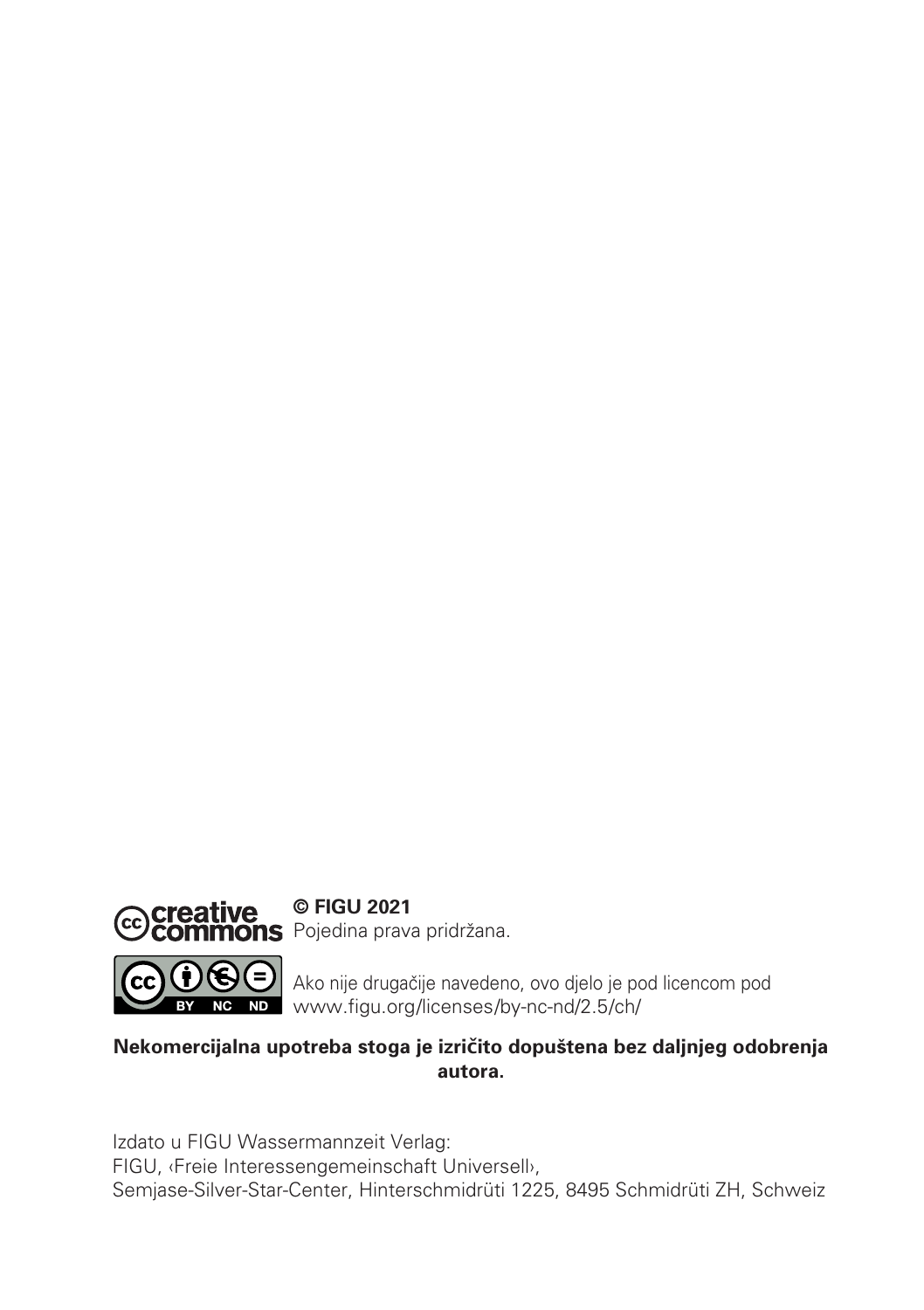**Okrenite (POGREŠAN) ☮ simbol mira na glavu ☮**



In the 60's, there were plenty opportunities to participate in peace demonstrations where many were waving banners of the peace symbol. While marching and singing, "All we are saying, is give peace a chance," no one realized that the very popular peace symbol **☮** is actually the symbol for death and war.

\*\*\* U 60-ima je bilo puno prilika za sudjelovanje u mirovnim demonstracijama na kojima su mnogi mahali transparentima simbola mira. Dok su maširali i pjevali (Sve što govorimo: daje miru šansu), nitko nije shvatio da je vrlo popularni simbol mira zapravo **☮** simbol rata.

History has shown that in spite of demonstrations for peace, the world has not fundamentally changed in a positive way that would further our evolution. Our planet has not found peace through these actions and approximately 45–50 years later, many wars as well as murder and terrorism are thriv ing at proportions that are difficult to assess.

\*\*\* Povijest je pokazala da se uprkos demonstracijama za mir svijet nije suštinski promijenio na pozitivan način koji bi pospješio našu evoluciju. Naš planet nije pronašao mir kroz ove akcije i otprilike 45–50 godina kasnije, mnogi ratovi, ubojstva i terorisam napreduju u proporcijama koje je teško procijeniti

Have you ever wondered where this 'peace' symbol came from? The peace symbol **☮** was designed by artist Gerald Holtom in 1958 for the British nuclear disarmament movement and is now obviously widely used. Close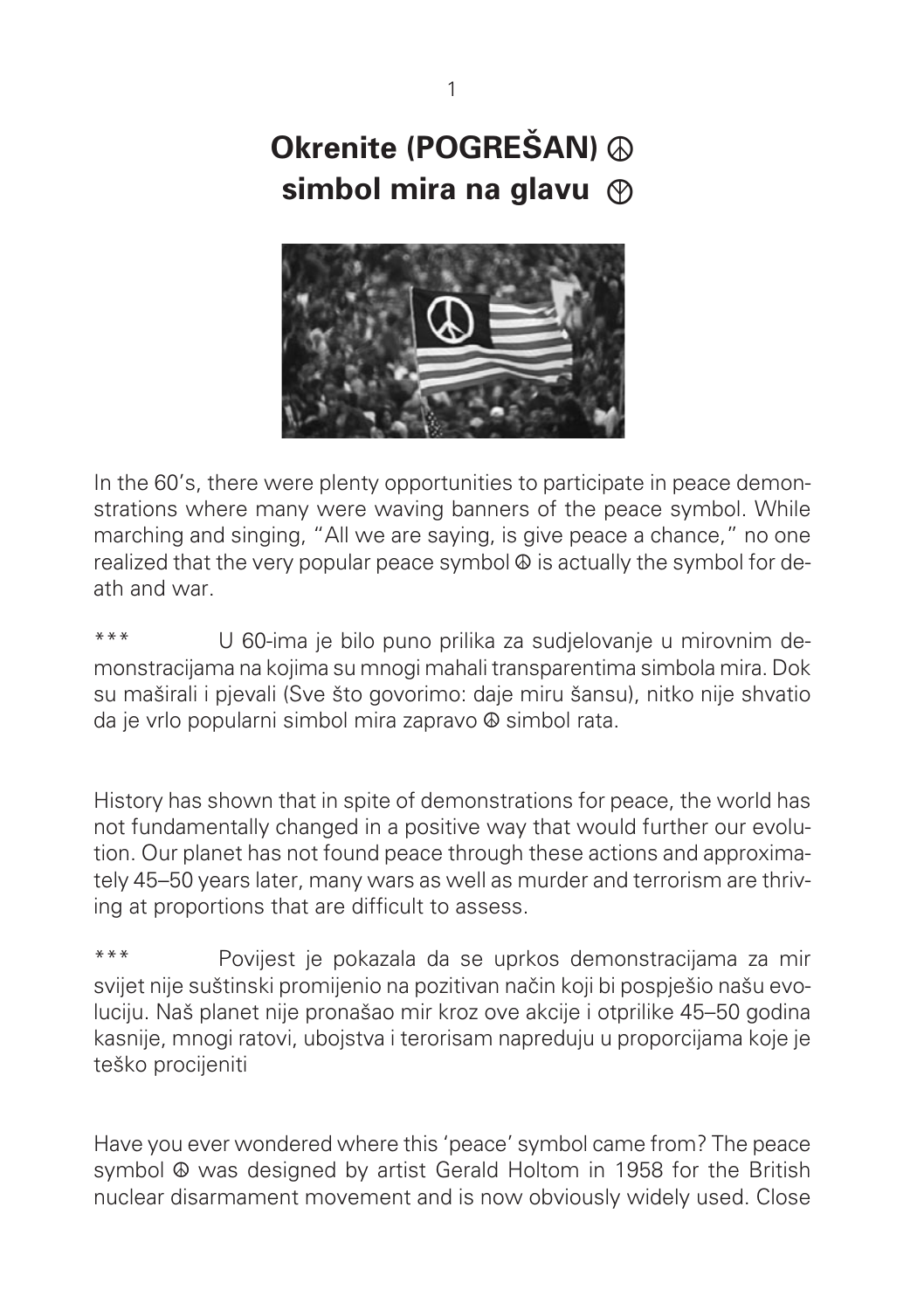associates of the designer said he came to regret the downward symbol of despair, as he felt that peace was something to be celebrated and wanted the symbol to be inverted.

\*\*\* Jeste li se ikad zapitali odakle taj simbol mira? Simbol **☮** mira stvorio je 1958. umjetnik Gerald Holtom za britanski pokret za nuklearno razoružanje i sada se očito široko koristi. Bliski poznavatelji dizajnera rekli su da žali silaznog simbola očaja, jer je smatrao da mir treba slaviti i želio je da se simbol preokrene.

In 2004, Billy Meier, the Swiss UFO contactee, published a book of symbols called ‹Symbole der Geisteslehre› or 'Symbols of the Spirit Teaching', which includes 601 ancient symbols from a prophet named Nokodemion.

According to Billy Meier, the origin of the 'peace' symbol goes back many millions of years and it carries the meaning of death.

\*\*\* 2004. godine, Billy Meier, švicarski kontakt za NLO, objavio je knjigu simbola pod nazivom ‹Simboli duhovnog učenja›, koja sadrži 601 drevna simbola proroka Nokodemiona. Prema Billyju Meieru, podrijetlo simbola «mira» seže mnogo milijuna godina, a znači «smrt».

In the following pages, there are 4 symbols taken from 'Symbole der Geisteslehre' that you may find quite interesting. Some of them, as you will see, have already made a huge impact on our personal lives and world.

\*\*\* Na sljedec´im stranicama nalaze se 4 simbola uzeta iz ‹Simboli duhovnog učenja» koji mogu biti zanimljivi. Neki od njih, kao što ćete vidjeti, vec´ su napravili ogroman utjecaj na naš osobni život i svijet.

Be aware that by simply gazing at these various symbols, you can feel certain sensations inside yourself. You can tell which ones feel uplifting and which ones make you feel somewhat heavy.

\*\*\* Budite svjesni da jednostavnim gledanjem ovih različitih simbola možete osjetiti određene senzacije u sebi.

Možete reći koji se osjećaju uzdignuti, a koji se osjećaju pomalo teškim.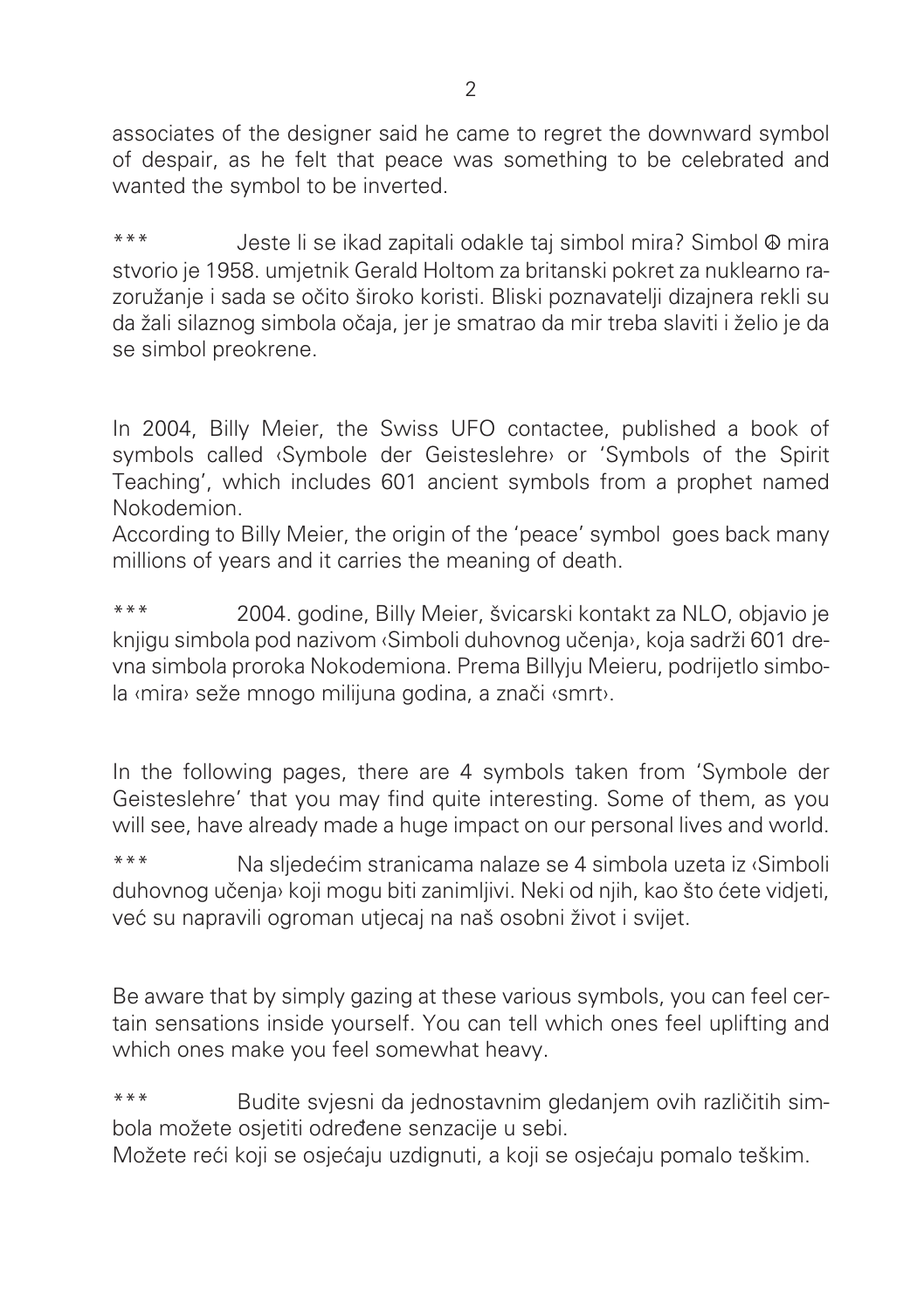### **Ovaj simbol znači rat**



The human beings of today and the peace movement erroneously identify with an imaginary, incorrect peace symbol and, therefore, in truth court and evoke non-peace and death, disharmony and unkindness as well as war, elimination, destruction and everything rotten and evil. And truthfully that is because the so-called PEACE symbol used by the human beings is indeed expressing exactly the opposite of peace, harmony and life. Thus in fact it bears senseless death and elimination.

\*\*\* Današnji ljudi i mirovni pokret pogrešno se poistovje uju s pretpostavljenim, ali lažnim simbolom mira i stoga u istini zahtjevaju i uzrokuju nemir i smrt, nesklad i nevolju kao i rat, uništavanje i sve trulo i zlo koje se može zamisliti. Istina je da je takozvani PEACE simbol koji koriste ljudi izrazio upravo suprotno od mira, sklada i života. Tako u stvari nosi besmislenu smrt i uklanjanje.

Billy Meier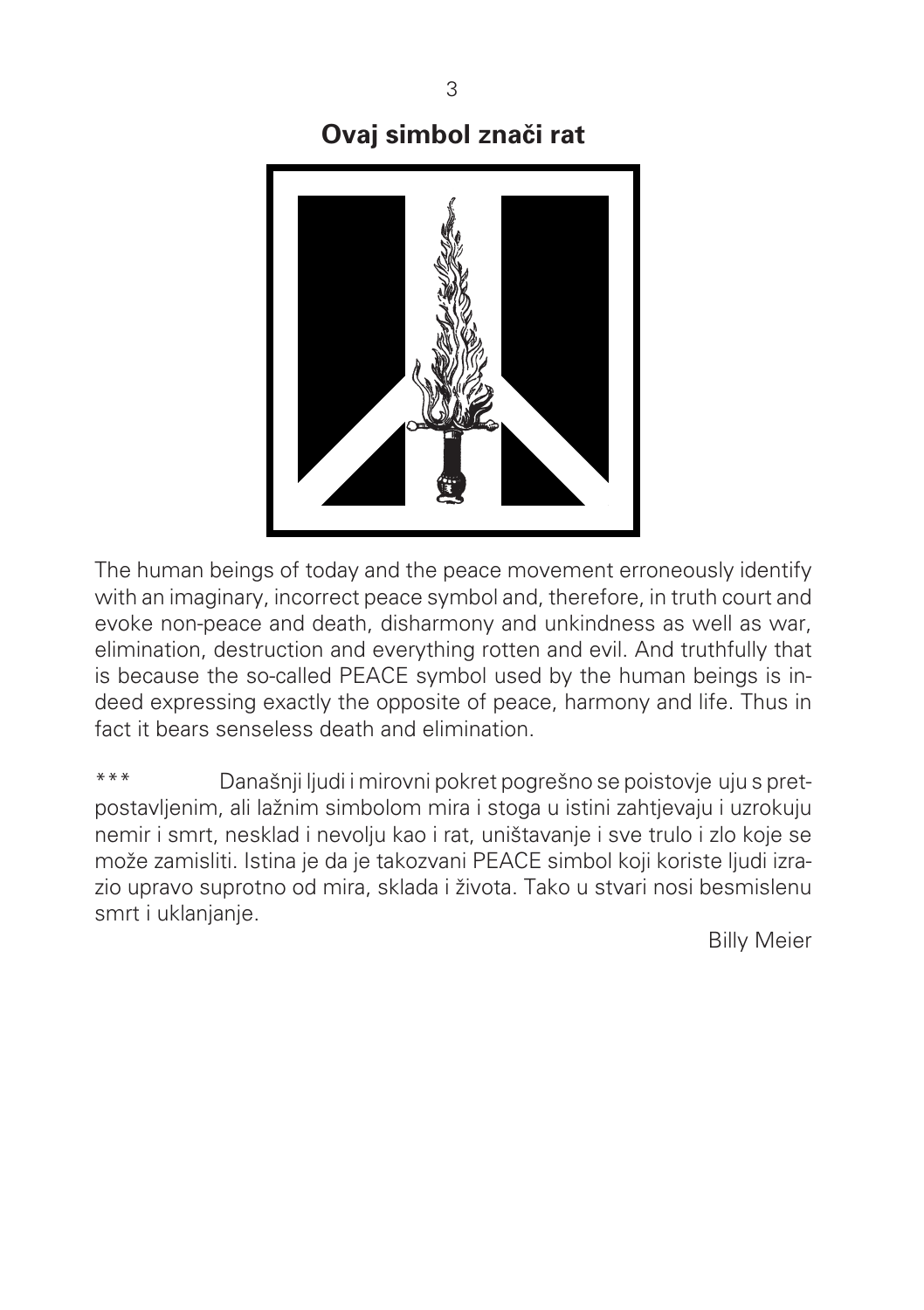# **Ovaj simbol znači smrt i propadanje**



The turned-around tree of life does not let the power of life become effective, but lets the power flow into the ground. In that way life's counterpart is changed to become the eliminator of life. This so-called PEACE symbol symbolizes destruction, elimination and ruin. It does not refer to death in an evolutionary form, which is striving towards the existence in death and thus fulfilling an important part in the life of a human being. On the contrary, this so-called PEACE symbol refers in its wrong usage to a senseless death, to destruction in a de-evolutionary form. It refers, therefore, to a nonevolutionary senselessness and forced finiteness.

\*\*\* Okrenuto stablo života ne dopušta da životna snaga stupi na snagu, vec´ se struji u zemlju. To pretvara životnu suprotnost u životna uništavanja. Ovaj takozvani PEACE simbol simbolizira uništenje, uklanjanje i propast. Ne odnosi se na smrt u evolucijskom obliku, koja teži životu do smrti i tako ispunjava važan dio u životu čovjeka. Naprotiv, ovaj takozvani znak PEACE odnosi se u pogrešnoj upotrebi na besmislenu smrt, na uništenje u deevolucijskom obliku. Odnosi se, dakle, na neevolucijsku besmislenost i prisilnu konačnost.

Billy Meier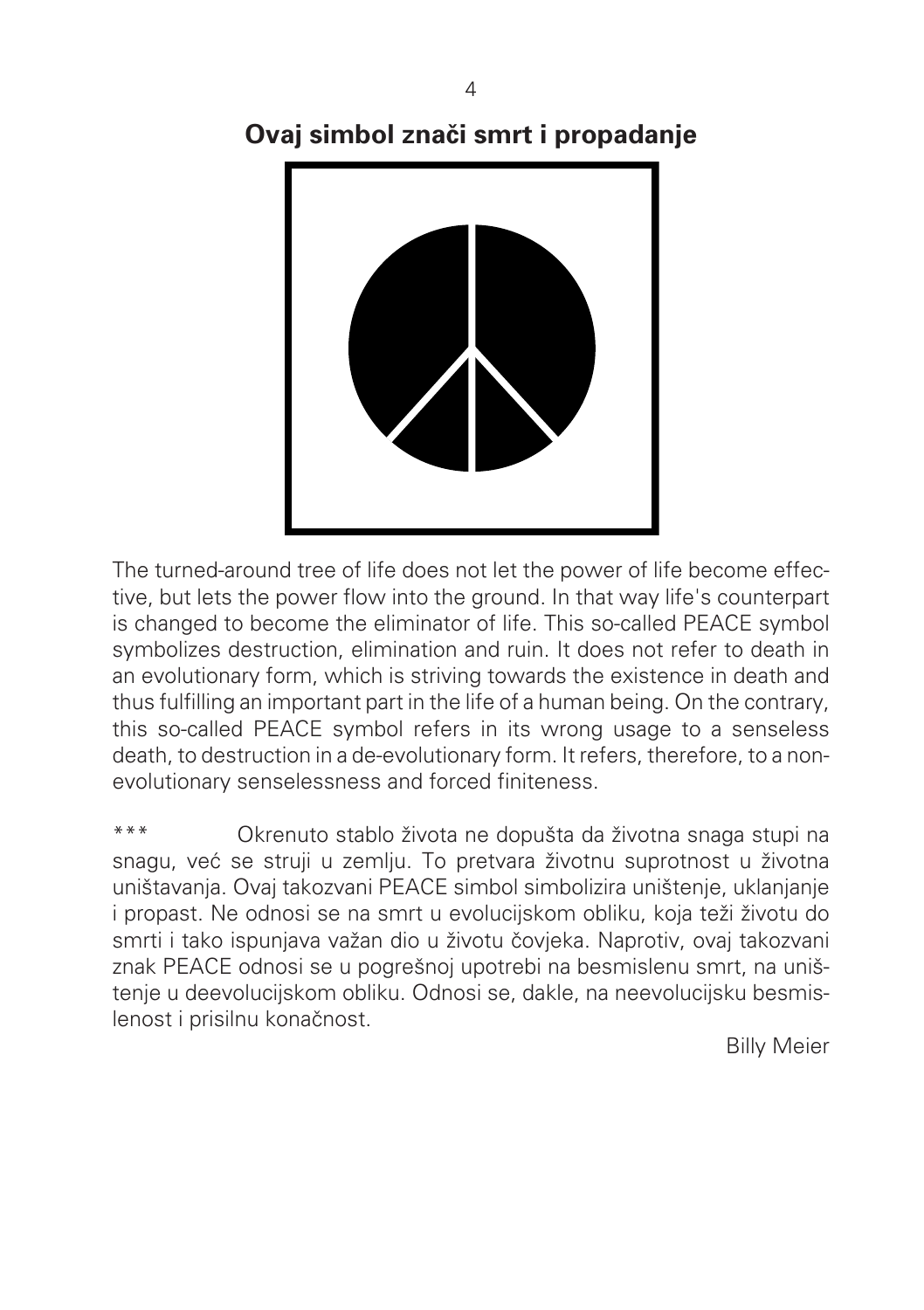5

**Ovaj simbol znacˇi postojanje i život**



Directed upward and in a double V, this symbolizes the tree of life with its branches reaching upwards to the sky, i.e. into the lofty heights. Here, it symbolizes the creational striving of the powers towards the relative absolute fulfillment and continuous rise up and making progress. Life can unfold itself in the tree of life.

\*\*\* Usmjeren prema gore i u dvostrukom V-u, to simbolizira stablo života s granama prema nebu, tj. u velike visine. Ovdje to simbolizira kreativno stremljenje snaga prema relativnom savršenstvom i stalnom usponu i napredovanjem. Život se može razvijati na stablu života.

Billy Meier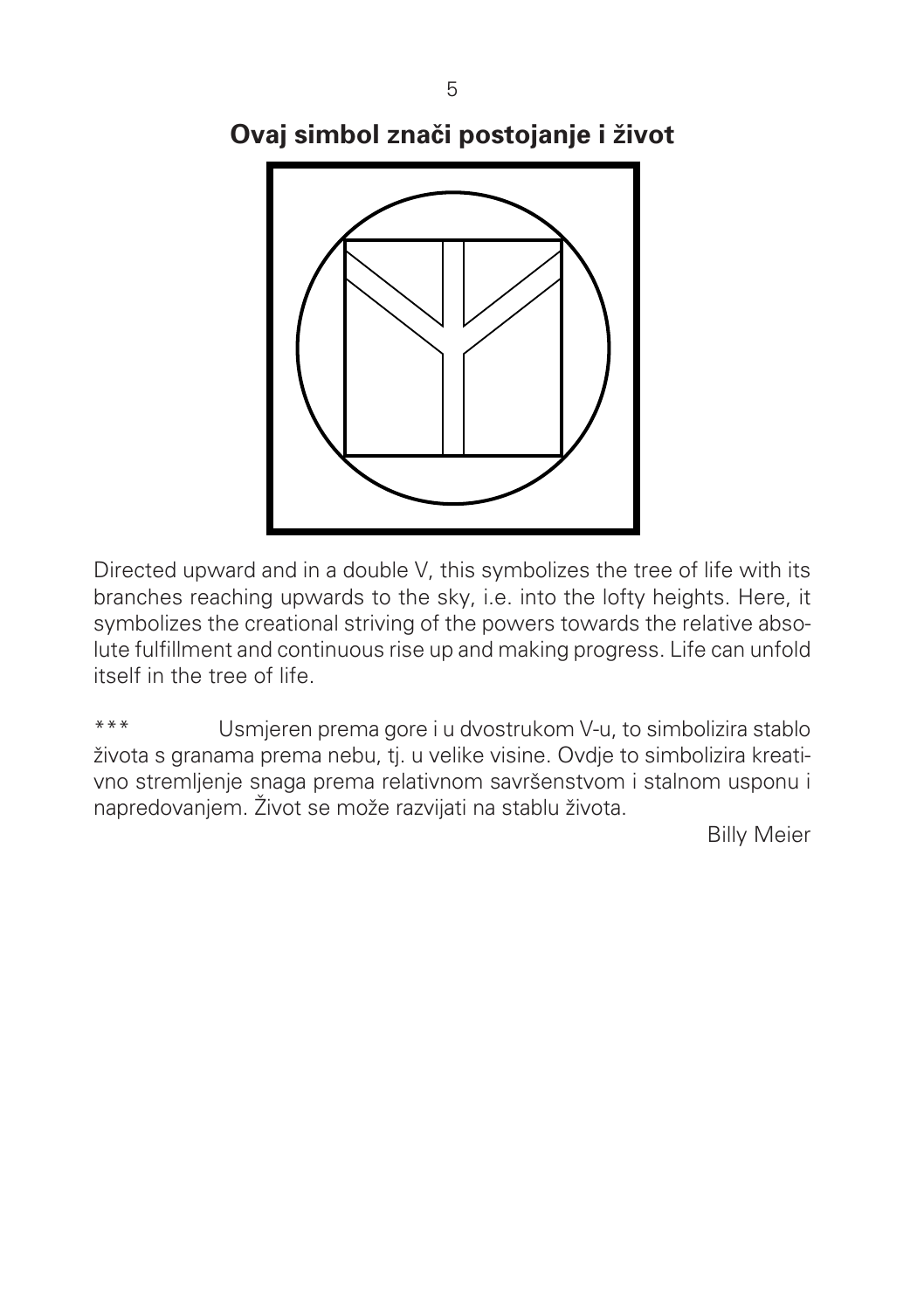For many millions of years an ancient symbol for peace exists that likewise is traceable to Nokodemion. Besides embodying the tree of life, this true and very old symbol for peace embodies also a flower, and it is portrayed as the Salome symbol.

\*\*\* Usmjeren prema gore i u dvostrukom V-u, to simbolizira stablo života s granama prema nebu, tj. u velike visine. Ovdje to simbolizira kreativno stremljenje snaga prema relativnom savršenstvom i stalnom usponu i napredovanjem. Život se može razvijati na stablu života.

Billy Meier



## **Ovaj simbol znači mir**

According to Nokodemion, this is the original Peace Symbol, named Salome, which is a word originating from an ancient earth language meaning Peace. The following is an explanation describing the meaning of the Peace Symbol.

- The rectangle symbolises the base block of the peace and the life, upon which stands the peace- and life-tree and which holds everything fast.
- The two green and five reddish "feathers" represent the seven levels, i.e. consciousness forms.
- The 2 x 3 "feathers" underneath represent spiritual forms, i.e swinging waves.
- The two wheels represent the universe and the Creation, which are connected with one another.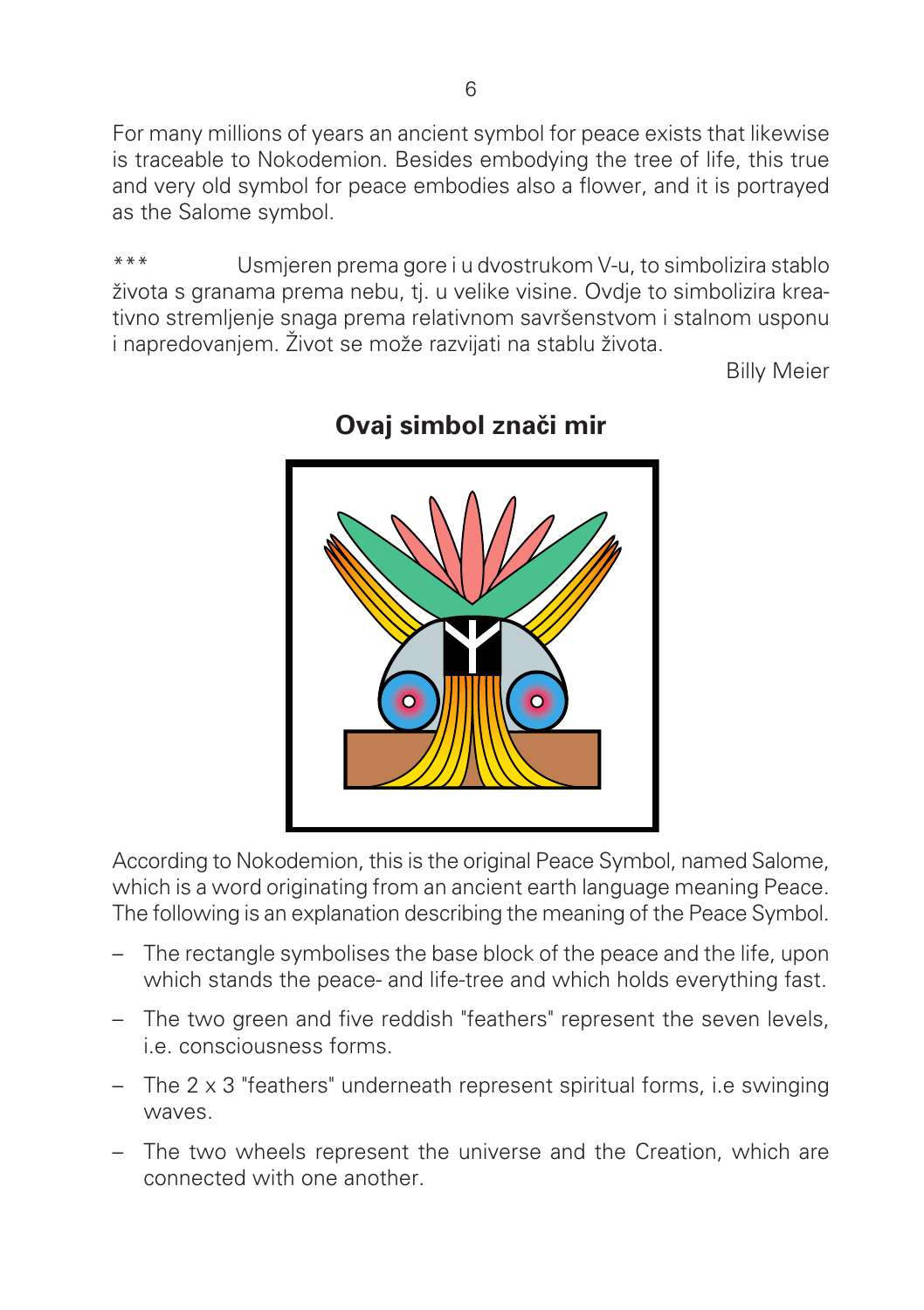\*\*\* Prema Nokodemionu, ovo je izvorni simbol mira, nazvan ‹Salome», što odgovara riječi koja potiče od drevnod zemaljskog jezika što znači mir. Slijedi objašnjenje koje opisuje značenje simbola mira.

- Pravougaonik simbolizira temeljni blok mira i života, na kojem stoji stablo mira i života i koji sve drži.
- Dvije zelene i pet crvenkastih ‹perja› predstavljaju sedam nivoa, tj. oblika svijesti.
- 2x3 ‹perja› ispod njih predstavljaju duhovne forme, tj. vibracije.
- Dva kotacˇa predstavljaju svemir i stvaranje, koji su med¯usobno povezani.

So what can we do about this?

We can be conscious of this issue and spread the word whenever appropriate. Symbols are powerful. There are many simple creative things each of us can do to reverse this situation simply by turning the wrong peace symbol upright.

Thanks for anything you can do to make the world a better place.

### \*\*\* Pa što možemo učiniti u vezi s tim?

Mi možemo biti svjesni ovog pitanja i širiti riječ kad god je to prikladno. Simboli su snažni. Mnogo je jednostavnih kreativnih stvari koje svatko od nas može učiniti kako bi preokrenuo ovu situaciju jednostavnim okretanjem krivog simbola mira uspravno.

Hvala na svemu što možete učiniti da svijet postane bolje mjesto.